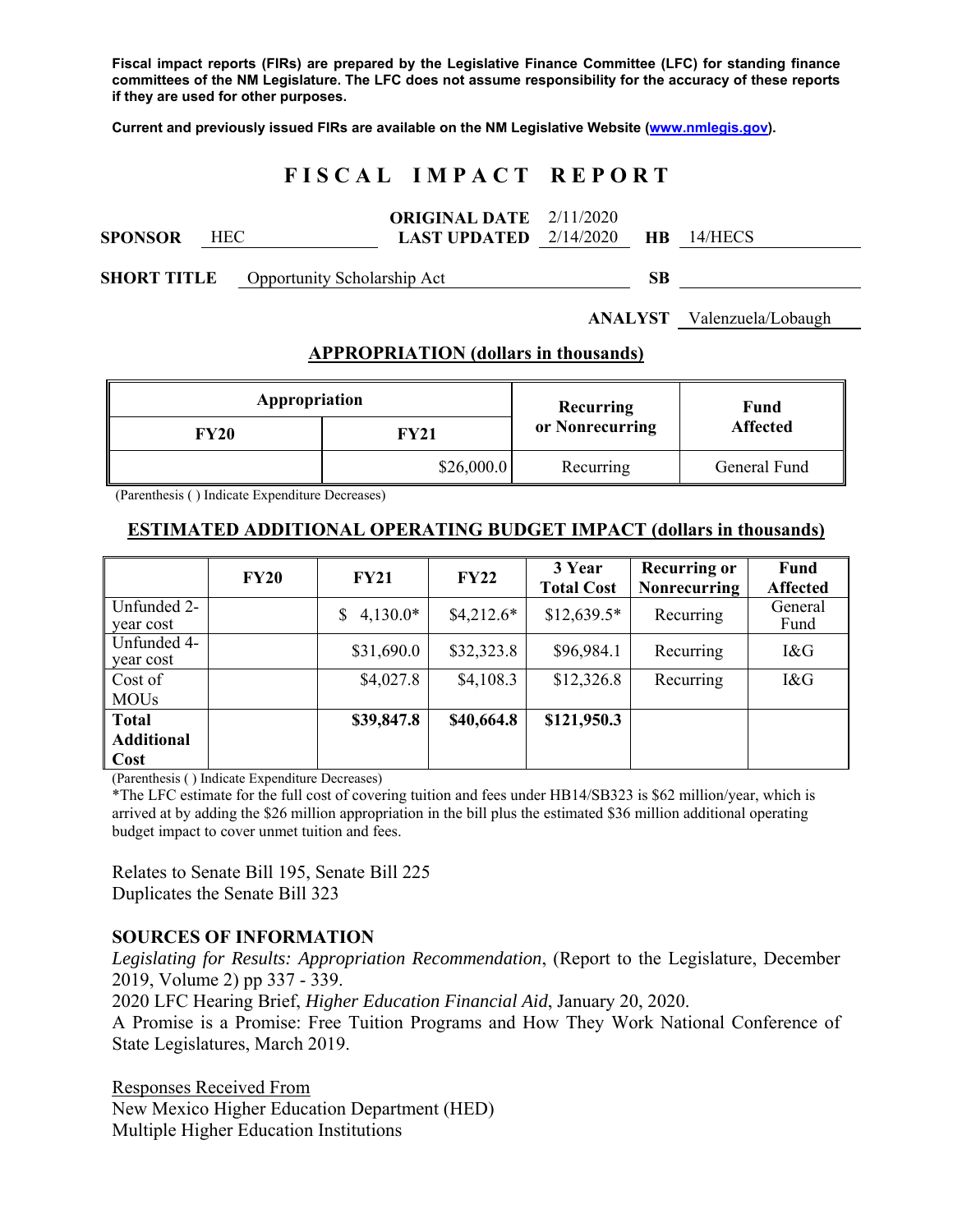#### Requested Data Not Received From

LFC requested data for SB323 and HB14/HECS; HED did not provide data to support its cost estimates.

#### **SUMMARY**

#### Synopsis of Bill

The House Education Committee Substitute for House Bill 14 (HB14/HECS) creates a new scholarship called the Opportunity Scholarship to pay for the tuition and fees for certain student populations attending public colleges and universities in the state. The new scholarship program would support two student populations: (1) students who are eligible to receive the lottery tuition scholarship – earning a 2.5 GPA in qualifying first semester and minimum 15 student credit hours (SCH) at four-year universities or 12 SCH at two-year colleges and (2) returning adult learners who are 24 years of age or older who maintain a 2.0 GPA and earn at least 6 SCH per semester (with no qualifying semester).

HB14/HECS provides students "middle-dollar" financial aid support, paying for the remaining tuition and fee costs after state grants and scholarships have been exhausted. Federal Pell grants, private scholarships and institutional financial aid would not be used for tuition and fees for eligible students under HB14/HECS.

### **FISCAL IMPLICATIONS**

As currently drafted, LFC projects the full cost of covering tuition and fees under HB14/HECS is \$62 million because the bill establishes eligibility for returning adult learners and for recent highschool graduates. The \$26 million appropriation included within the bill, however, is restricted to eligible students enrolled only in a two-year program. Without a statutory provision to delay eligibility for recent high-school graduates, the bill creates an unfunded mandate to four-year institutions, who enroll students who meet HB14/HECS eligibility criteria.

Risks to the Projections of the Opportunity Scholarship. Additional factors could increase the annual cost of covering tuition and fees at a much higher rate than the estimates reflect: (1) An increase in enrollment and in lottery-eligible students would dilute the amount of lottery tuition scholarships students earn and thus increase the cost of the opportunity scholarship, and (2) Colleges and universities could increase tuition and fees by more than 5 percent, which is the tuition increase assumed in cost estimates for the Opportunity Scholarship.

Eligible Students Shrink Under New Proposal. HB14/HECS includes a \$26 million appropriation to provide opportunity scholarships to eligible students in two-year academic programs. When the opportunity scholarship was originally proposed as "last-dollar" financial aid program (covering unmet tuition and fees after state and federal aid), HED estimated a total cost of \$35 million to cover the remaining tuition and fees of four-year and two-year students. The original "last-dollar" opportunity scholarship proposal was for lottery-eligible and community college students enrolled at least half-time, an estimated 55,000 total eligible students.

Changing the opportunity scholarship from a last-dollar program (original proposal) to a middledollar program (HB14/HECS) would have increased the total cost of covering tuition and fees at community colleges to \$54 million because of the loss of tuition coverage from federal Pell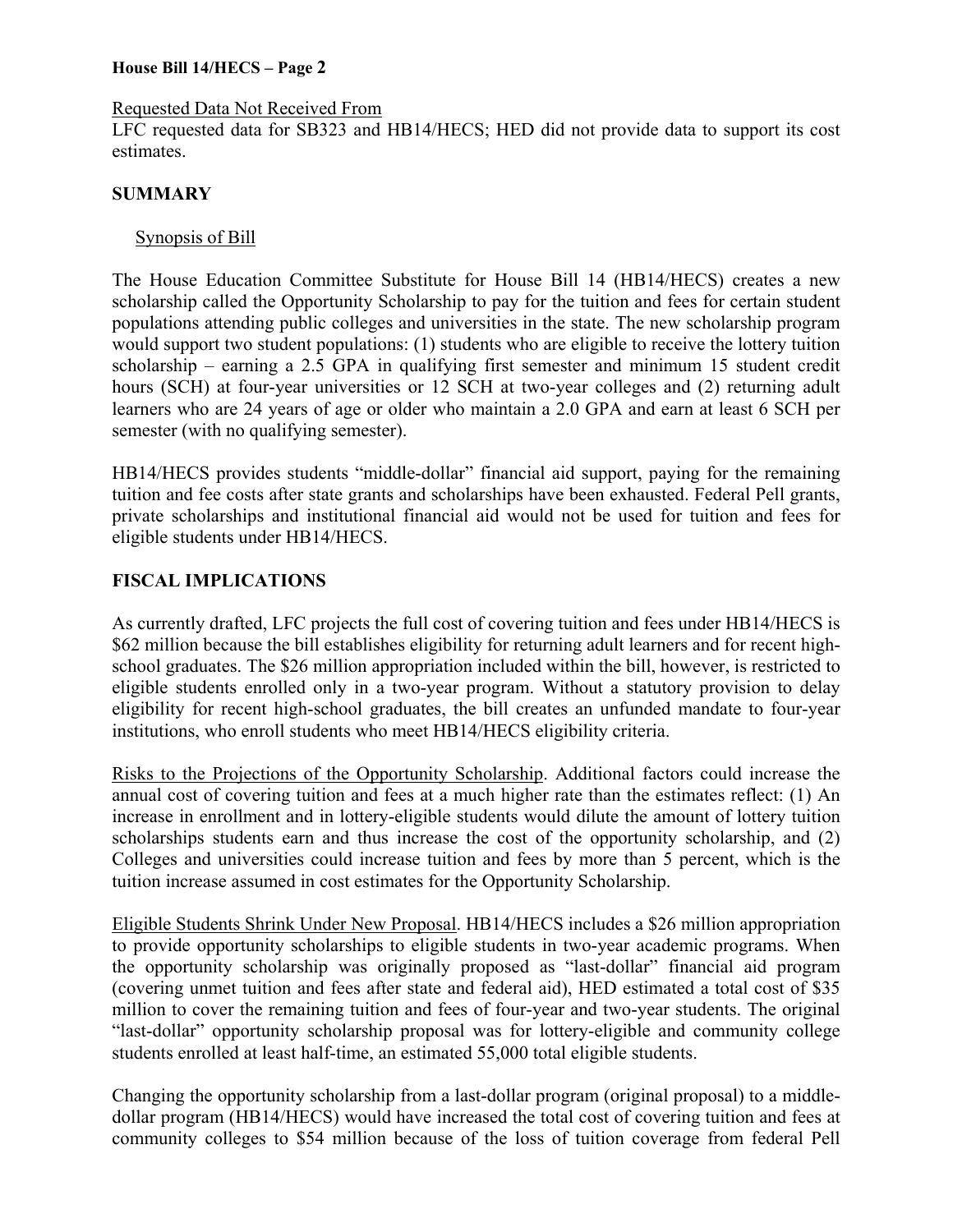grants. However, HB14/HECS limits the opportunity scholarship to lottery-eligible students and community college students age 24 years or older taking at least 6 SCH, an estimated 35,600 total eligible students (see Attachment A).

Cost Estimate Comparisons. Table 1 compares LFC and HED cost estimates for the Opportunity Scholarship in FY21. The LFC estimates an unmet tuition and fee cost of \$31.9 million for lottery eligible students and \$30.1 million for returning adult learners age 24 years or older taking at least 6 SCH. LFC cost estimates assume a 5 percent tuition and fee cost increase (which was assumed in HED cost estimates for the originally proposed opportunity scholarship) and an additional enrollment increase of 2 percent.

| Category                                             |                                                             | <b>Originally Proposed</b><br><b>Opportunity Scholarship</b><br>(Last-Dollar Program)                                                           |                     | SB323 and HB14 Substitute<br><b>Opportunity Scholarship</b><br>(Middle-Dollar Program)                                                                                                                                                           |                     |
|------------------------------------------------------|-------------------------------------------------------------|-------------------------------------------------------------------------------------------------------------------------------------------------|---------------------|--------------------------------------------------------------------------------------------------------------------------------------------------------------------------------------------------------------------------------------------------|---------------------|
|                                                      |                                                             | <b>HED Estimate</b>                                                                                                                             | <b>LFC Estimate</b> | <b>HED Estimate</b>                                                                                                                                                                                                                              | <b>LFC Estimate</b> |
| <b>Total Estimated Eligible Students</b>             |                                                             | 55,000                                                                                                                                          | 55,000              |                                                                                                                                                                                                                                                  | 35,600              |
|                                                      | Est. Total FY21 Lottery Student Tuition and Fees            | \$80,160,000                                                                                                                                    | \$81,760,000        |                                                                                                                                                                                                                                                  | \$81,760,000        |
| <b>Traditional</b>                                   | Minus Students who Lose Lottery Eligibility                 | (\$4,500,000)                                                                                                                                   | (\$4,500,000)       |                                                                                                                                                                                                                                                  | (\$4,500,000)       |
| <b>High School</b>                                   | Minus College Juniors and Seniors Paying Own Fees           | (\$8,000,000)                                                                                                                                   | \$0                 |                                                                                                                                                                                                                                                  | \$0                 |
| (Lottery-                                            | Minus Lottery Scholarships                                  | (\$40,000,000)                                                                                                                                  | (\$40,000,000)      |                                                                                                                                                                                                                                                  | (\$40,000,000)      |
| Eligible)<br><b>Students</b>                         | <b>Minus Pell Grant Tuition Coverage</b>                    | (\$8,250,000)                                                                                                                                   | (\$4,060,000)       |                                                                                                                                                                                                                                                  | \$0                 |
|                                                      | Minus Other State Aid                                       | (\$5,000,000)                                                                                                                                   | (\$5,570,000)       |                                                                                                                                                                                                                                                  | (\$5,570,000)       |
|                                                      | <b>Subtotal: Unmet Tuition and Fees Cost</b>                | \$14,410,000                                                                                                                                    | \$27,630,000        | \$19,000,000                                                                                                                                                                                                                                     | \$31,690,000        |
|                                                      | Est. Total FY21 Community College Student Tuition and Fees  | \$80,560,000                                                                                                                                    | \$82,170,000        |                                                                                                                                                                                                                                                  | \$82,170,000        |
|                                                      | Minus Students with less than 6 Credit Hours                | (\$16,000,000)                                                                                                                                  | (\$17, 140, 000)    |                                                                                                                                                                                                                                                  | (\$17, 140, 000)    |
| Part-Time<br>Community<br>College<br><b>Students</b> | Minus Tuition of Lottery Eligible Students                  | (\$4,280,000)                                                                                                                                   | (\$5,010,000)       |                                                                                                                                                                                                                                                  | (\$5,010,000)       |
|                                                      | Minus Tuition and Fees of Students Age 18-23 with 6-12 Cred | \$0                                                                                                                                             | \$0                 |                                                                                                                                                                                                                                                  | (\$24, 840, 000)    |
|                                                      | Minus Pell Grant Tuition Coverage                           | (\$33,870,000)                                                                                                                                  | (\$33,870,000)      |                                                                                                                                                                                                                                                  | \$0                 |
|                                                      | Minus Other State Aid                                       | (\$5,500,000)                                                                                                                                   | $($ \$5,050,000)    |                                                                                                                                                                                                                                                  | ( \$5,050,000)      |
|                                                      | <b>Subtotal: Unmet Tuition and Fees Cost</b>                |                                                                                                                                                 | \$21,100,000        | \$26,000,000                                                                                                                                                                                                                                     | \$30,130,000        |
| <b>Total Estimated Tuition and Fees Cost</b>         |                                                             | \$35,320,000<br>Market Mark and a Bathley and a death of a state Company of a bathley failed and the Company<br>and the seat of the seat of the | \$48,730,000        | \$45,000,000<br>$\alpha$ is a substitute of the set of the set of the field of the set of the set of the set of the set of the set of the set of the set of the set of the set of the set of the set of the set of the set of the set of the set | \$61,820,000        |

#### **Table 1. Cost Estimates for the New Mexico Opportunity Scholarship**

.Note: Not every eligible student will receive Opportunity Scholarship funds because some students may receive enough other state financial aid to cover their tuition and fees.<br>Note: LFC staff requested HED cost estimates Source: LFC analysis of HED data.

Potential Cost Risk: Higher-Than-Projected Enrollment. The positive message of the opportunity scholarship could increase enrollment and student retention beyond assumptions included in estimates. States that implemented tuition free college programs have seen college enrollments increase as much as 20 percent. Long-term costs could deviate drastically based on enrollment of 2 percent annual growth, as shown below:

#### **General Fund Impact**

|                                | Initial Annual Cost | $\frac{10\text{-year Cost}}{}$ |
|--------------------------------|---------------------|--------------------------------|
| <b>HB14/HECS</b> Appropriation | \$ 26 million       | $$312.2$ million               |
| LFC Cost Estimate              | \$ 62 million       | $$744.4$ million               |

If enrollment increases 10 percent in the first year and 2 percent thereafter, the LFC estimate increases as shown below:

|                   | Initial Annual Cost | 10-year Cost     |
|-------------------|---------------------|------------------|
| LFC Cost Estimate | $$68.2$ million     | $$818.9$ million |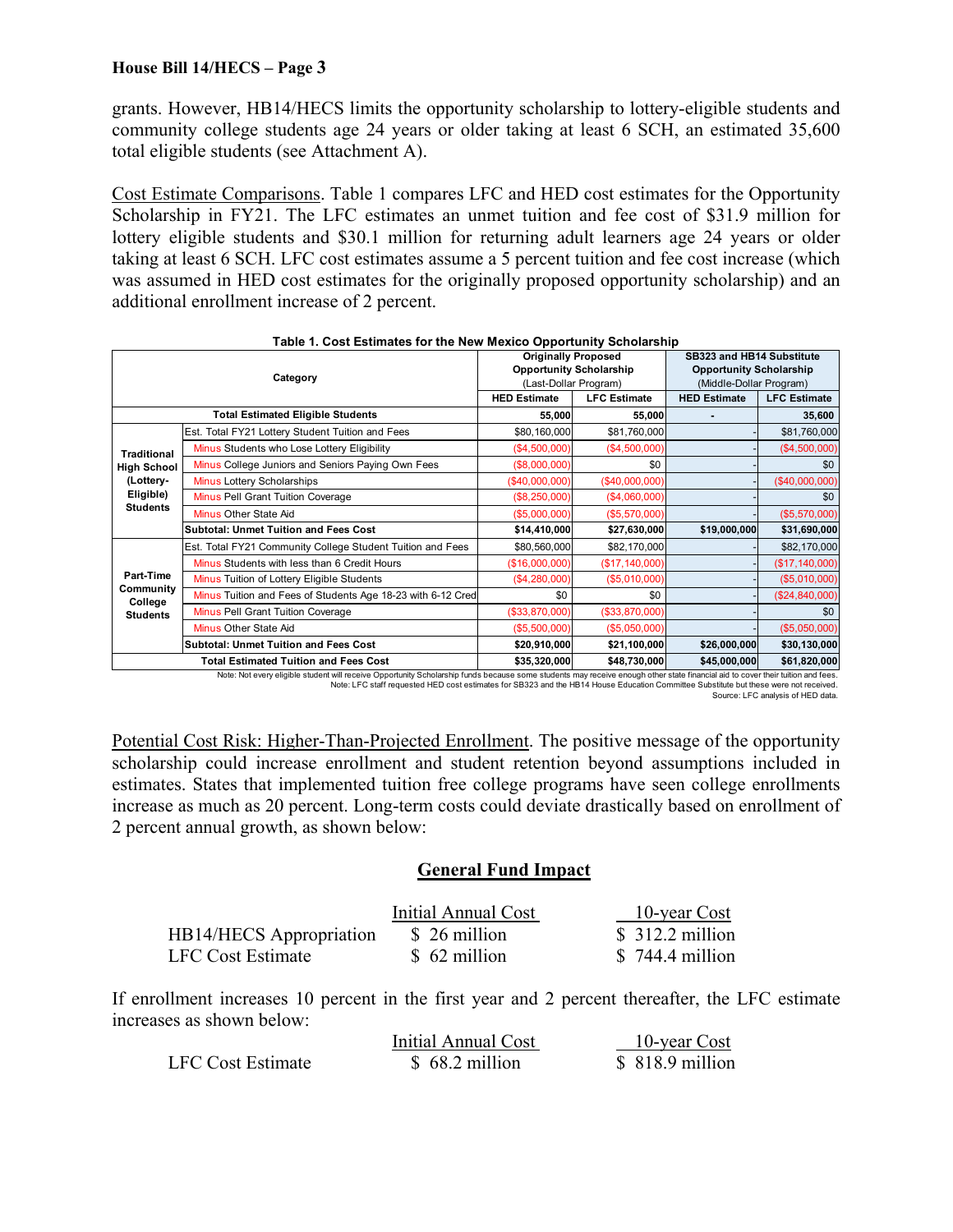#### **SIGNIFICANT ISSUES**

Several research studies show a widening postsecondary attainment gap contributes to growing economic inequality. The same studies illustrate a household income's outsized influence on student success; top performing low- and middle-income students earn bachelor's degrees at the same rate as low performing high-income students. In addition, low and middle-income students are half as likely to attend college.

Targeted Financial Aid. HB14/HECS would subsidize students of all income levels, including students who do not apply for other forms of financial aid. It provides larger state subsidies to higher income students, who may not be required to use private scholarships or institutional merit-based awards to cover tuition and fees.

Each year, college students receive \$600 million in financial aid support to pursue a postsecondary education in New Mexico. The aid – 51 percent from grants, 12 percent from scholarships, 35 percent from loans, and 2 percent from work-study – is primarily needs-based, with students with the lowest incomes accruing 71 percent of the support. Programs like the lottery tuition scholarship have paid up to 100 percent of tuition costs, and the college affordability scholarship has helped adult learners return to earn a degree. The House Appropriations and Finance Committee Substitute for HB2&3 invests \$9.7 million to the lottery tuition scholarship fund to increase tuition coverage from 65 percent to 83 percent and adds \$10 million to the college affordability endowment fund to support returning adult learners.

Potential Decline in FAFSA Completion Rate. Each year, New Mexico students forego approximately \$20 million in federal Pell grants because they do not complete FAFSA. Statewide, the FAFSA completion rate is 65 percent, which is low compared with other states. Higher completion rates will translate to higher financial support for low-income students. HB14/HECS does not require students to complete the FAFSA. It may create a disincentive which could decrease the amount of federal financial aid available to students in New Mexico.

Memorandum of Understanding. In order to participate in the opportunity scholarship, HB14/HECS would require higher education institutions to complete a memorandum of understanding with HED to limit tuition increases and increase spending on student support services. Tuition and fees are set by boards of regents and governing boards of higher education institutions (Sections 21-1-2, 21-13-24.1, and 21-14-5 NMSA 1978).

HB14/HECS does not specify the necessary parameters of the required MOUs between higher education institutions and HED. However, information on the HED website (as of February 13, 2020) indicate that higher education institutions would be required to (1) increase wraparound support services for students such as tutoring or advising to improve student retention and (2) agree to capped tuition. If the MOUs were to require institutions to spend an additional 2 percent on student services and academic support from FY19 actual levels, HB14/HECS could have an additional estimated operating budget impact of over \$4 million each year for higher education institutions statewide (See Estimated Additional Operating Budget Table on page 1). In the absence of an appropriation in HB14/HECS to cover the required additional spending on student support services, the requirement for additional student support services would need to be funded by institutions from either tuition and fees or another revenue source.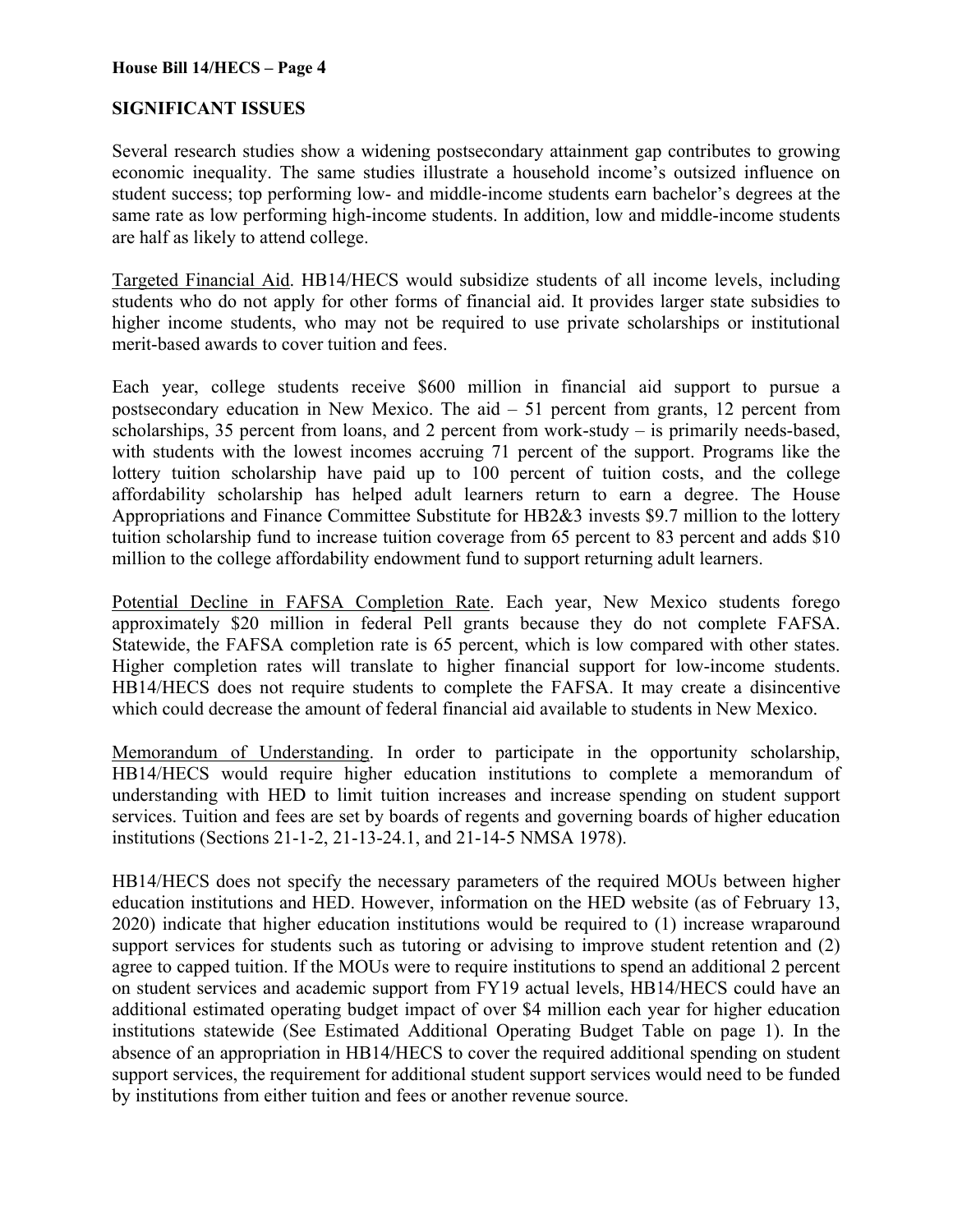Ineligible Students Age 18 through 23. HB14/HECS would allow lottery scholarship eligible students and returning adult students to receive opportunity scholarships for any unmet tuition and fee costs. Students who are not eligible for the lottery scholarship between the ages of 18 through 23 would be ineligible for the opportunity scholarship.

### **ALTERNATIVES**

#### Leveraging Existing Financial Aid Programs

The House Appropriations and Finance Committee Substitute for House Bills  $2 \& 3$ , includes \$35 million to support student financial aid, as shown below:

- 1. Increases the annual appropriation to the student incentive grant, need-based aid, by \$5 million;
- 2. Adds a one-time investment of \$5 million to the student incentive grant program;
- 3. Invests \$9.7 million from the general fund into the lottery tuition scholarship fund to provide a higher level of tuition support for students;
- 4. Invests \$10 million from the general fund into the college affordability endowment fund;
- 5. Funds a \$300 thousand initiative at HED to improve the FAFSA completion rate to ensure students receive the grant funding for which they are entitled according to the federal Pell grant.

Targeting the Opportunity Scholarship

The Opportunity Scholarship could be targeted to different student populations based on either:

- 1. Student financial need (based on either Pell-eligibility or an annual family adjusted gross income cap),
- 2. Returning adult status,
- 3. Student course load (12-15 student credit hours per semester is considered full-time),
- 4. Leveraging some Pell grant funding, or
- 5. Academic programs in high-demand fields (teaching, nursing, trades, etc.).

MFV/CSL/rl/sb